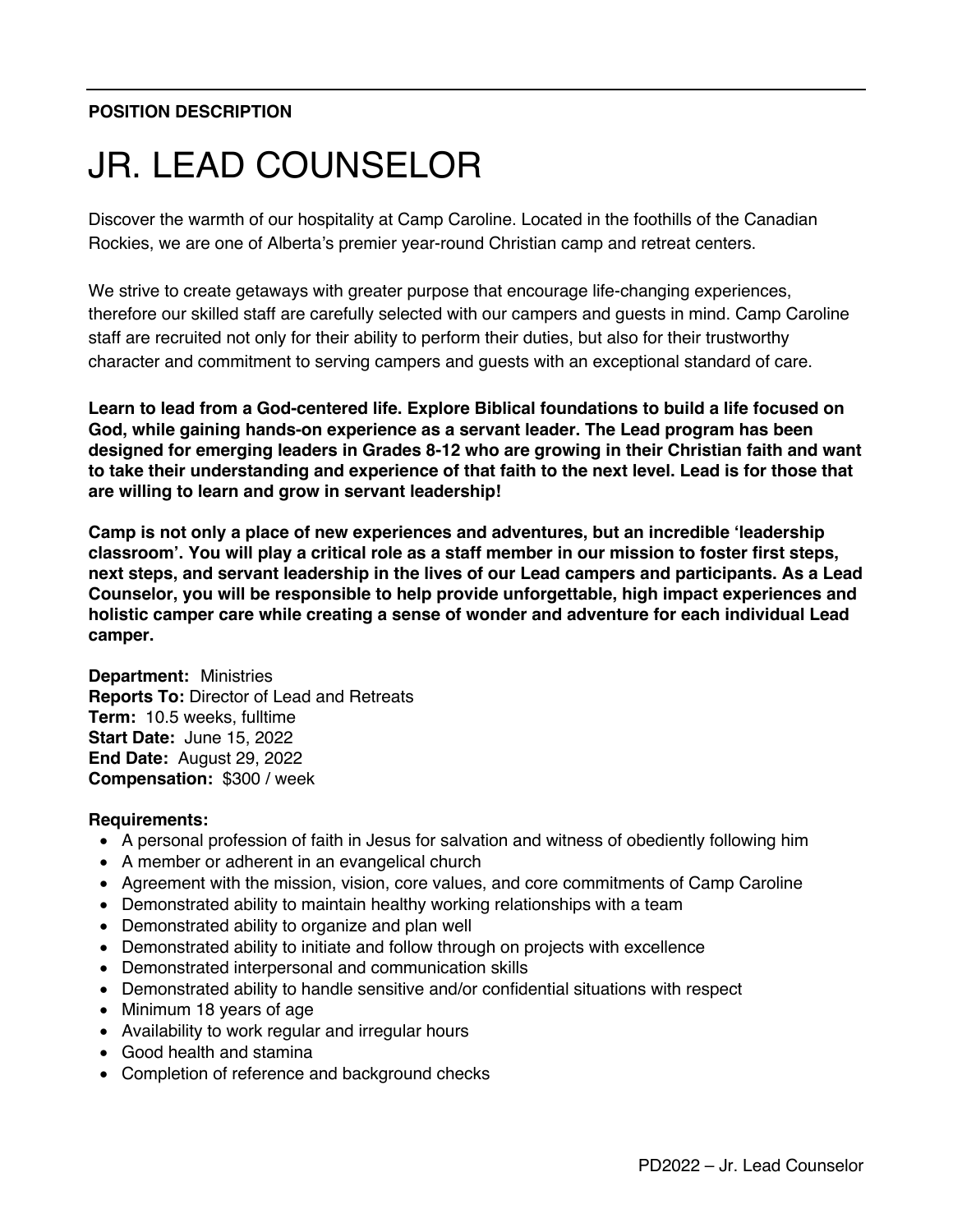### **General Responsibilities:**

- Uphold the mission, vision, core values, and core commitments of Camp Caroline with the highest standard of excellence
- Uphold Camp Caroline policies and adhere to policies, best practices, and principles related to standards of service care as established by recognized authorities
- Assist in nurturing the spiritual atmosphere of Camp Caroline for campers, guests, and staff
- Develop a welcoming atmosphere and safe environment for campers, guests, and staff
- Anticipate and attend to camper and guest's service needs

#### **Lead Counseling Responsibilities:**

- **Main Purpose**: To lead campers in the faith journey of becoming a disciple of Jesus Christ, accepting each one at whatever place they may be at spiritually, and helping them grow closer to Jesus Christ through encouraging them in:
	- First Steps Beginning a life-long journey with Jesus
	- Next Steps Following Jesus faithfully
	- Servant Leadership Exemplifying Jesus' love and concern for others
- Live with and supervise your Lead campers 24 hours a day
- Be available to give selflessly, patiently, and lovingly to your Lead campers' spiritual, physical, mental, and emotional needs
- Promote unity among your cabin members
- Anticipate Lead camper needs for Sunday registration and Friday sign-out
- Organize your Lead campers to clean your cabin each day
- Attend and participate in all teaching and worship sessions, activities, and events with your Lead campers unless scheduled otherwise
- Actively pursue relationship by spending time with your Lead campers during their free time
- Instruct certain activity sessions in collaboration with other Lead staff
- Lead devotions in collaboration with other Lead staff
- Lead by example to motivate and encourage Lead campers to be involved in all activities
- Work together with other Lead staff to maintain a positive, impactful atmosphere at all sessions, activities, and events
- Ensure a safe environment for your Lead campers by being in your cabin at lights out and remaining in your cabin for the duration of the night
- Report problems with Lead campers to the Director of Lead and Retreats
- Work alongside the Director of Lead and Retreats to facilitate training, discipleship, leadership, and service opportunities to Lead campers
- Complete weekly Lead Camper Reports and Lead camper Christmas cards

#### **Summer Camp Responsibilities:**

- Participate fully in summer staff training, events, and chapels
- Regularly look for ways to extend hospitality and care to campers and guests
- Work consistently to keep Camp Caroline clean and guest ready
- Participate in all summer Lead events, and assist with them as required
- Assist with drama and worship teams as desired
- Assist in Sunday Lead camper registration and Friday Lead camper pick-up as assigned
- Work with other staff to foster an effective atmosphere at all summer events and activities
- Serve in assigned area during weeks that have no Lead program (assigned area may range from counseling to dishwashing to maintenance)

#### **Time Management Expectation:**